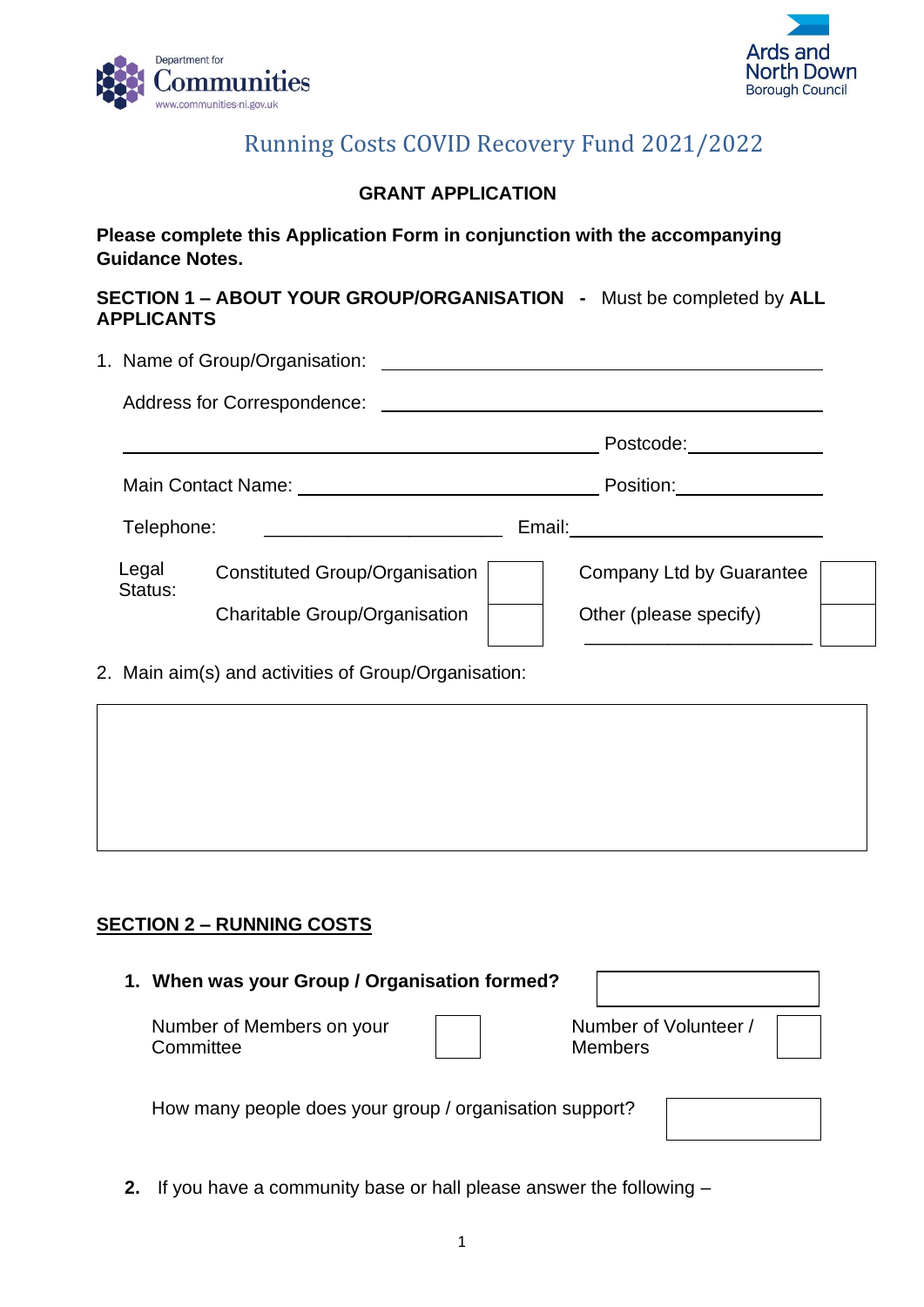(2.b) What method of track and trace will you have in place?

(2.c) What mechanisms do you have in place to respond to any changes in the Government guidelines?

3. Please detail what running costs that your group / organisation is applying for and why they are essential for the group.

- 4. What location is the main catchment area for your group? Please include postcode of area.
- 5. How does the Community benefit from your group and what do you plan to achieve this year?

6. Please explain what steps your group / organisation will take to keep the group running in the future.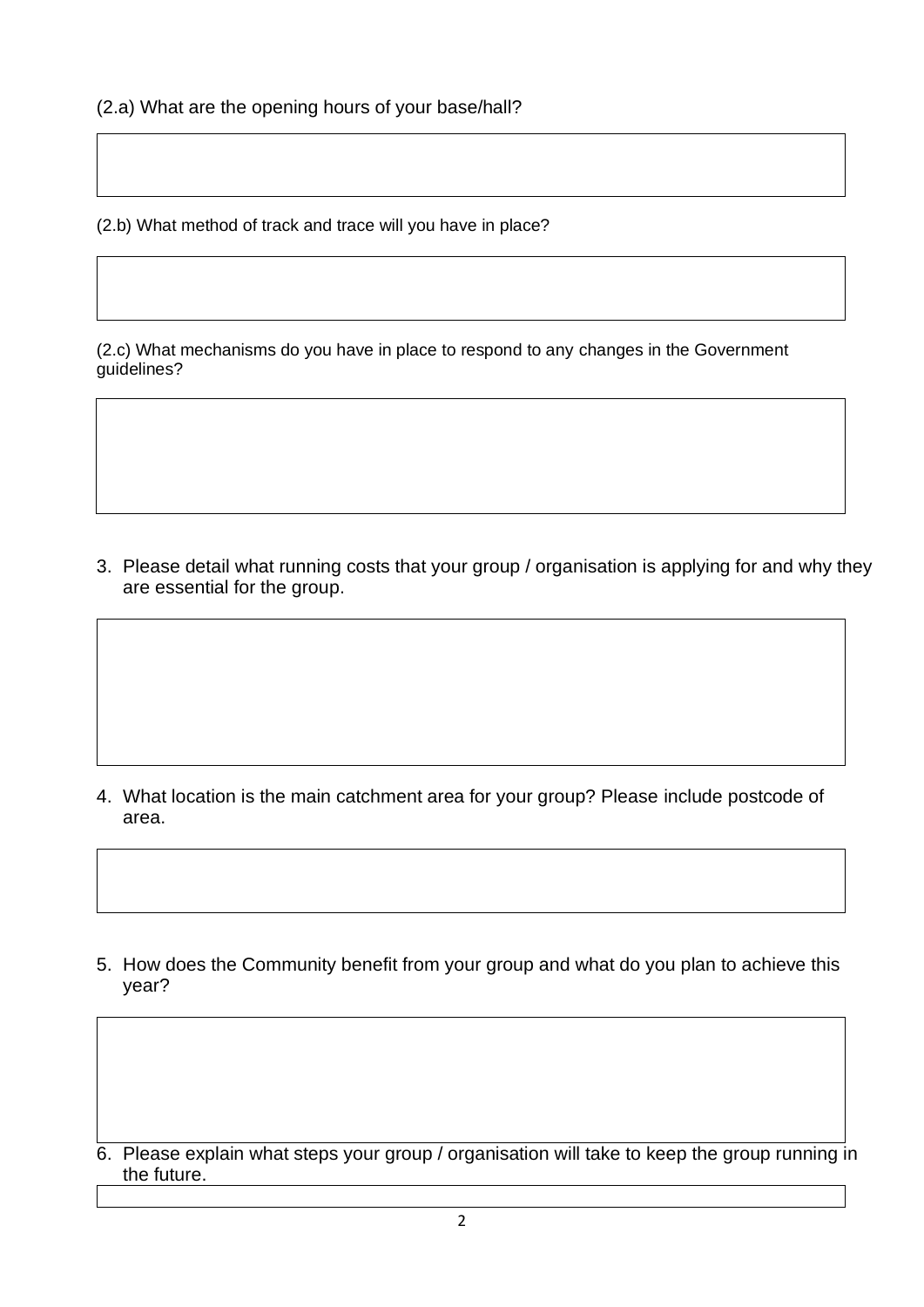# **NOTE: PLEASE ENSURE THAT YOU ALSO COMPLETE SECTION 3**

# **SECTION 3 – COSTS**

Questions in this section are to be completed by **ALL APPLICANTS** 

7. Please give a detailed breakdown of your projected costs, including details of any other funding you have applied for or secured (costs should incl. VAT where applicable and continue on a separate page if necessary)

| <b>ITEM / ELEMENT TO BE FUNDED</b>        | Income from other sources<br>- e.g. grants or fund raising | <b>Amount applied from</b><br><b>Covid Recovery Fund (£)</b> |
|-------------------------------------------|------------------------------------------------------------|--------------------------------------------------------------|
| <b>RUNNING COSTS</b>                      |                                                            |                                                              |
| e.g. Insurance                            |                                                            |                                                              |
|                                           |                                                            |                                                              |
|                                           |                                                            |                                                              |
|                                           |                                                            |                                                              |
|                                           |                                                            |                                                              |
|                                           |                                                            |                                                              |
| <b>TOTAL AMOUNT</b>                       |                                                            |                                                              |
| Total amount requested for Running Costs; |                                                            |                                                              |

#### **DECLARATION**

We declare that this application is made with the authority and consent of the above constituted community/residents' group and that the information provided is true, accurate and complete.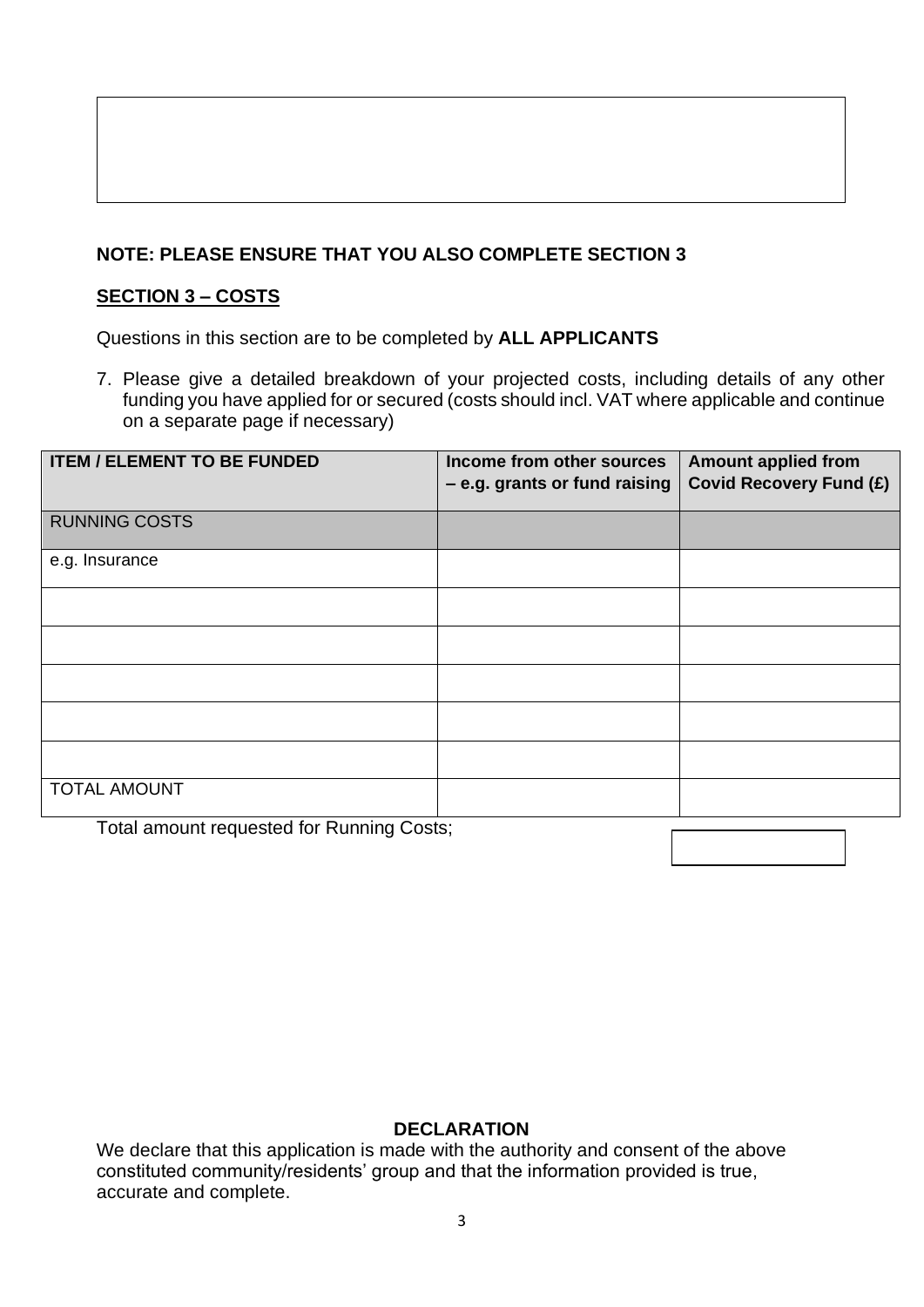| Name (in capitals):                     |  |
|-----------------------------------------|--|
| Position held:                          |  |
| Signature (on behalf of the applicant): |  |
| Date:                                   |  |

#### **Freedom of Information**

Ards and North Down Borough Council is subject to the provisions of the Freedom of Information Act 2000. This Act came into operation on 1<sup>st</sup> January 2005. Applicants should be aware that the information provided in the completed application document could be disclosed in response to a request under the Freedom of Information Act.

The Council will proceed on the basis of disclosure unless an appropriate exemption applies. No information provided by applicants will be accepted "in confidence" and Ards and North Down Borough Council will not accept liability for loss as a result of any information disclosed in response to a request under the Freedom of Information Act.

Ards and North Down Borough Council does not have a discretion regarding whether or not to disclose information in response to a request under the Freedom of Information Act, unless an exemption applies. Decisions in relation to disclosure will be taken by appropriate individuals in Ards and North Down Borough Council having due regard to the exemptions available and the Public Interest. Applicants should be aware that despite the availability of some exemptions, information may still be disclosed if the Public Interest in its disclosure outweighs the Public Interest in maintaining the exemption. Applicants are required to highlight information included in the application documents which they consider to be commercially sensitive or confidential in nature, and should state the precise reasons, why that view is taken. In particular, issues concerning trade secrets and commercial sensitivity should be highlighted.

Applicants are advised against recording unnecessary information.

In accordance with the Lord Chancellors Code of Practice on the discharge of public functions, Ards and North Down Borough Council will **not** accept any contractual term that purports to restrict the disclosure of information held by the Council in respect of the contract or grant process save as permitted by the Freedom of Information Act. The decision whether to disclose information rests solely with Ards and North Down Borough Council.

Ards and North Down Borough Council will consult with applicants, where it is considered appropriate, in relation to the release of controversial information.

#### **Data Protection**

Ards and North Down Borough Council values your right to personal privacy. We at all times try to be open about the reasons why we collect, hold and use your personal information. These reasons include helping us fulfil our statutory obligations, provide you